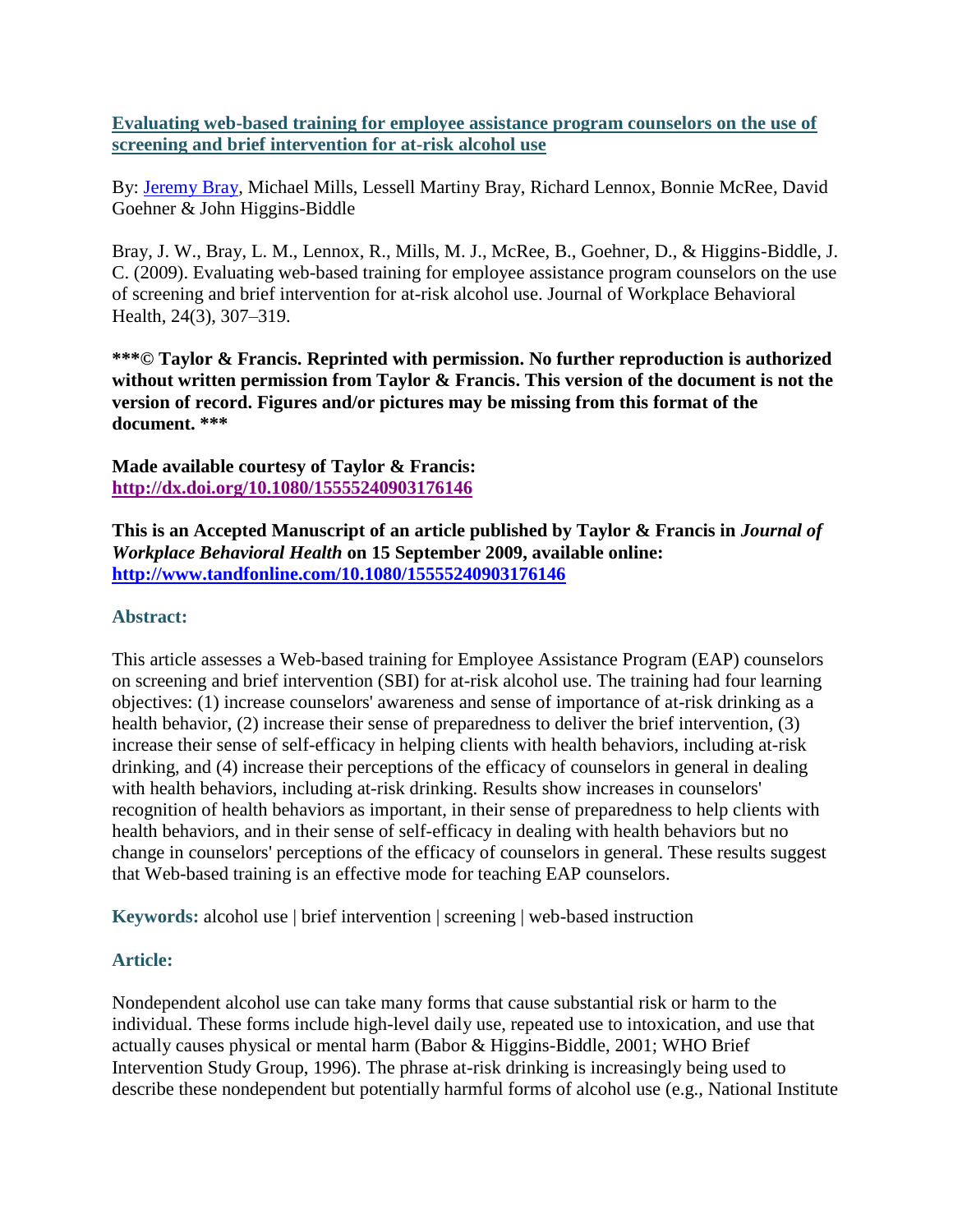on Alcohol Abuse and Alcoholism [NIAAA], 2005), and research shows that at-risk drinking imposes significant costs to society (Harwood, Fountain, Livermore, & The Lewin Group, 1998; Mangione et al., 1999; Rice, 1993, 1999; Rice, Kelman, Miller, & Dunmeyer, 1990).

The WHO Collaborative Project on Identification and Treatment of Persons with Harmful Alcohol Consumption was initiated in 1982 to develop a scientific basis for managing at-risk drinking in primary-care settings. The result was the first cross-national study of screening and brief intervention (SBI) for at-risk drinking in medical settings (Babor, de la Fuente, Saunders, & Grant, 1989; WHO Brief Intervention Study Group, 1996). As the name implies, SBI consists of two defining activities: a standardized alcohol screen and an evidence-based brief intervention. Over the past two decades, numerous studies have demonstrated the effectiveness of alcohol SBI, primarily in medical settings (e.g., Babor et al., 2006, 2007; Bernstein et al., 2007; Bien, Miller, & Tonigan, 1993; Coffield et al., 2001; Moyer, Finney, Swearingen, & Vergun, 2002; Wallace, Cutler, & Haines, 1988; Wilk, Jensen, & Havighurst, 1997).

To extend the reach of SBI to other settings, the NIAAA funded the Healthy Lifestyles Project (HeLP) to study how SBI can be adapted to and implemented in Employee Assistance Programs (EAPs). Historically, EAPs have been the principal intervention mechanism for managing alcohol and other health and behavioral problems in the workplace (Roman & Blum, 1989), and they offer a wide range of services, including training and consultation with supervisors, shortterm counseling, and employee referrals to appropriate services (Blum & Roman, 1992).

HeLP developed a Web-based course to train EAP counselors to conduct SBI. The objectives of the training were to (1) increase counselors' awareness and sense of importance of at-risk drinking as a health behavior; (2) increase their sense of preparedness to deliver the brief intervention; (3) increase their sense of self-efficacy in helping clients with health behaviors, including at-risk drinking; and (4) increase their perceptions of the efficacy of counselors in general in dealing with health behaviors, including at-risk drinking. Pre- and posttraining questionnaires were administered to assess changes in constructs related to these learning objectives. This article presents an analysis of the HeLP Web-based training in achieving these objectives. A fifth objective, to ensure a minimal level of factual knowledge regarding safe drinking guidelines, was only assessed posttraining and is not included in this analysis. Assessing the effectiveness of SBI in reducing the risky alcohol use of EAP clients is beyond the scope of this article that focuses on effectiveness of the Web-based training in achieving the four learning objectives described above.

## **DEVELOPMENT OF THE HeLP WEB-BASED TRAINING COURSE**

The Cutting Back SBI protocol was adapted for use with the large number and wide geographic dispersion of EAP counselors recruited into HeLP. The Cutting Back protocol has proven effectiveness when used in primary care settings of managed care organizations (Babor, Higgins-Biddle, Dauser, Higgins, & Burleson, 2005; Babor et al., 2006; Bray et al., 2007). The protocol has been shown to be at least as effective in reducing alcohol consumption when delivered by nonphysicians as when delivered by physicians (Babor et al., 2006). The original Cutting Back training was designed for staff in primary care settings and is a fully scripted, 3-hour face-to-face course supported by clear learning objectives, videos, and slide presentations (Babor, Higgins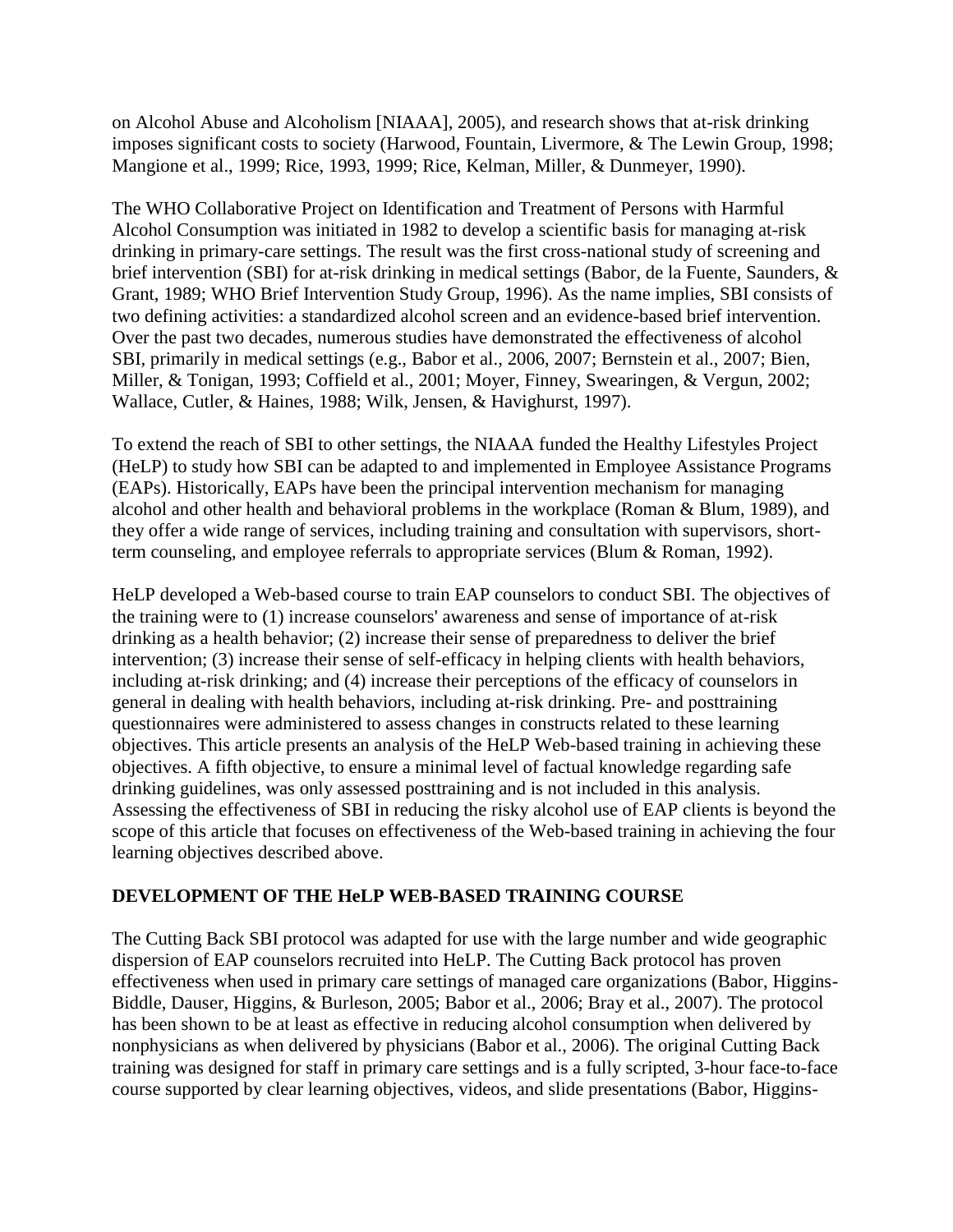Biddle, Higgins, Gassman, & Gould, 2004). In an evaluation of the original Cutting Back training, Babor et al. (2004) found the training to be effective in changing providers' knowledge, attitudes, and practice of SBI for at-risk drinking.

To translate the face-to-face Cutting Back training for use with EAP counselors and into a format suitable for delivery over the Internet, four training modules were produced. The first module describes the process of client selection and proper handling of study materials. The second module presents instruction on the effects of alcohol misuse, guidelines for acceptable levels of drinking, how to identify at-risk drinkers, and how to help clients consume alcohol within safe guidelines. The third module addresses procedures for implementing SBI, including the content of screening, brief intervention, and follow-up sessions. The final module includes one video demonstration of a counseling session and two video practice sessions, where EAP counselors being trained are asked questions about the appropriate next steps given the dialogue in the videos. A number of interactive flash elements and end-of-module knowledge checks were developed to reinforce learning objectives throughout the training.

The videos used in Module 4 are based on a series of counseling scenarios that were created to illustrate how best to implement SBI within the context of an EAP counseling session. Development of the videos began with interviews of trainers who had delivered the original Cutting Back training program and with EAP counselors. During these interviews, a number of common counseling scenarios were identified. Scripts were then developed that would provide the trainee with the background of the client being counseled as well as the actual counseling session. The developers of the original Cutting Back program were asked to review the scripts to make sure they were accurate in portraying the counseling scenarios identified. Once this was done, professional actors were hired and the videos were shot.

# **MATERIALS AND METHODS**

# **Participants**

To assess the effectiveness of Cutting Back implemented in an EAP, HeLP originally used a nested cohort design in which EAP affiliate offices associated with a large national EAP provider were randomly assigned to intervention and control conditions. Using a multistage sampling design that oversampled larger affiliate offices, 74 staff counselors in 26 EAP offices affiliated with a national EAP provider were recruited to deliver SBI. The counselors selected to deliver SBI were trained using the HeLP online training. Subsequent to this training, logistical challenges unrelated to the training required that the study be redesigned substantially.

Sixty-two counselors were assigned to the HeLP intervention condition and completed the online training. Table 1 presents demographic and professional training information for the study sample (one counselor did not provide demographic and training information). Just over twothirds of the counselors were female, and a large majority of counselors were white and over the age of 45. Most counselors have a master's degree and about 20 years of experience as a counselor. Almost all of the counselors provide face-to-face clinical services. Counselors see an average of 21 clients a week and spend roughly 23 hours a week with clients. The majority of clients are adults. Just over half of the counselors are licensed clinical social workers (LCSW)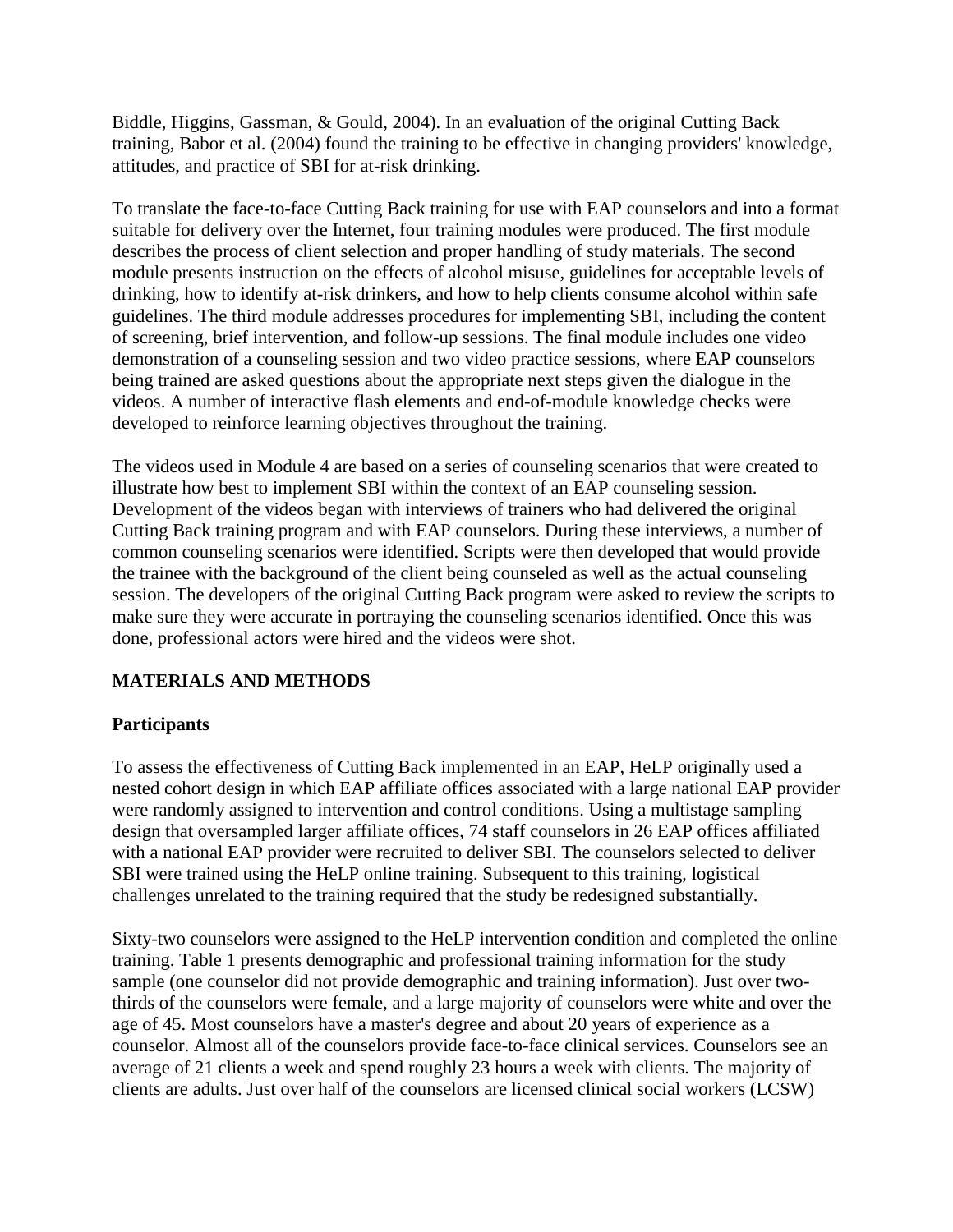and roughly one-quarter are licensed professional counselors (LPC). Other counselor credentials include licensed marriage and family therapists (LMFT), certified employee assistance professionals (CEAP), and licensed chemical dependency counselors (LCDC). Almost 30% of these counselors possess other credentials not specified above.

| Variable                                                | Number <sup>a</sup> |
|---------------------------------------------------------|---------------------|
| Gender                                                  |                     |
| Male                                                    | 19                  |
| Female                                                  | 42                  |
| Race/Ethnicity                                          |                     |
| White                                                   | 56                  |
| <b>Black</b>                                            | 3                   |
| Hispanic                                                | 1                   |
| Other race                                              | 1                   |
| Age                                                     |                     |
| $25 - 35$                                               | 2                   |
| $36 - 45$                                               | 6                   |
| $46 - 55$                                               | 27                  |
| 56–65                                                   | 23                  |
| Older than 65                                           | 3                   |
| Education                                               |                     |
| Bachelor's degree                                       | 2                   |
| Master's degree                                         | 53                  |
| Professional degree                                     | 1                   |
| PhD or EdD                                              | 5                   |
| Clinical practice characteristics                       |                     |
| Provide face-to-face services                           | 59                  |
| Mean (Standard Error) hours per week spent with clients | 23.192 (1.352)      |
| Mean (Standard Error) number of clients per week        | 21.383 (1.311)      |
| Mean (Standard Error) years of counseling experience    | 19.700 (1.099)      |
| Percent of clients that are adults                      |                     |
| $0\% - 25\%$                                            | 2                   |
| 26%-50%                                                 | 9                   |
| 51%-75%                                                 | 20                  |
| 76%-100%                                                | 29                  |
| Credentials                                             |                     |
| Certified Employee Assistance Professional              | 8                   |
| Licensed Chemical Dependency Counselor                  | 3                   |
| Licensed Clinical Social Worker                         | 33                  |
| Licensed Marriage and Family Therapist                  | 11                  |
| Licensed Professional Counselor                         | 16                  |
| Other                                                   | 17                  |

**TABLE 1** Demographic and Professional Training of the Participating Employee **Assistance Program Counselors** 

"There are 62 counselors in the analysis sample. Not all demographic and clinical data were complete for every counselor.

#### **Measures**

Pre- and posttraining questionnaires were administered to assess the effectiveness of the training in achieving the learning objectives. Four sets of items from Babor et al. (2004) were used to define four scales for a structural test of the effectiveness of the training on counselor perceptions of issues related to SBI. The following constructs are reflected in the item sets:

- 1. Importance: awareness and importance of health behaviors;
- 2. Preparedness: sense of preparedness to address health behavior issues;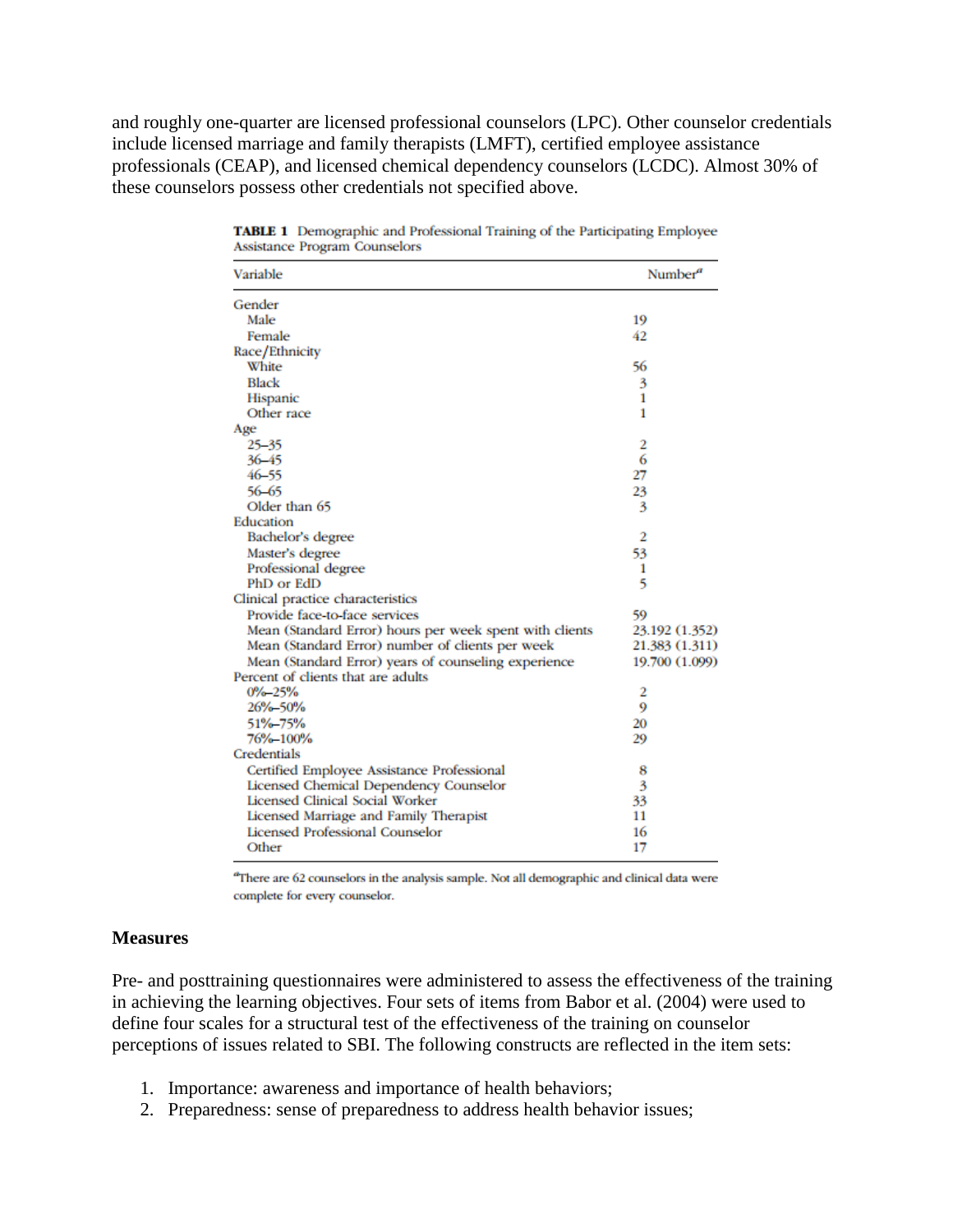- 3. Self-efficacy: sense of self-efficacy in helping clients with health behaviors; and
- 4. General efficacy: perceptions of the efficacy of counselors in general in dealing with health behaviors.

Two measurement models were used to combine the individual items into scales: a reflective measurement model and a formative measurement model. The reflective model is based on traditional psychometric theory, which posits that the items are interchangeable indicators of a single underlying construct. Sometimes called effect-indicator models or factor models, the item sets are considered highly intercorrelated measures that differ primarily in terms of their individual random measurement error. Figure 1 shows this model with four items that are hypothesized to be the effects of the underlying construct, represented here as the ellipse.

FIGURE 1 A reflective measurement model.



In contrast to the internally consistent reflective items, the formative items are not required or even expected to be highly internally correlated with one another. Instead, they represent distinct facets of the construct that when put together create a broader construct. Rather than reflecting a single underlying construct, these items form a new construct which is the sum of the items. Figure 2 illustrates this model with four items that combine to form the construct, again indicated by the ellipse. The formative model has some characteristics of multiple regression, except that the individual weights cannot be estimated without a criterion variable.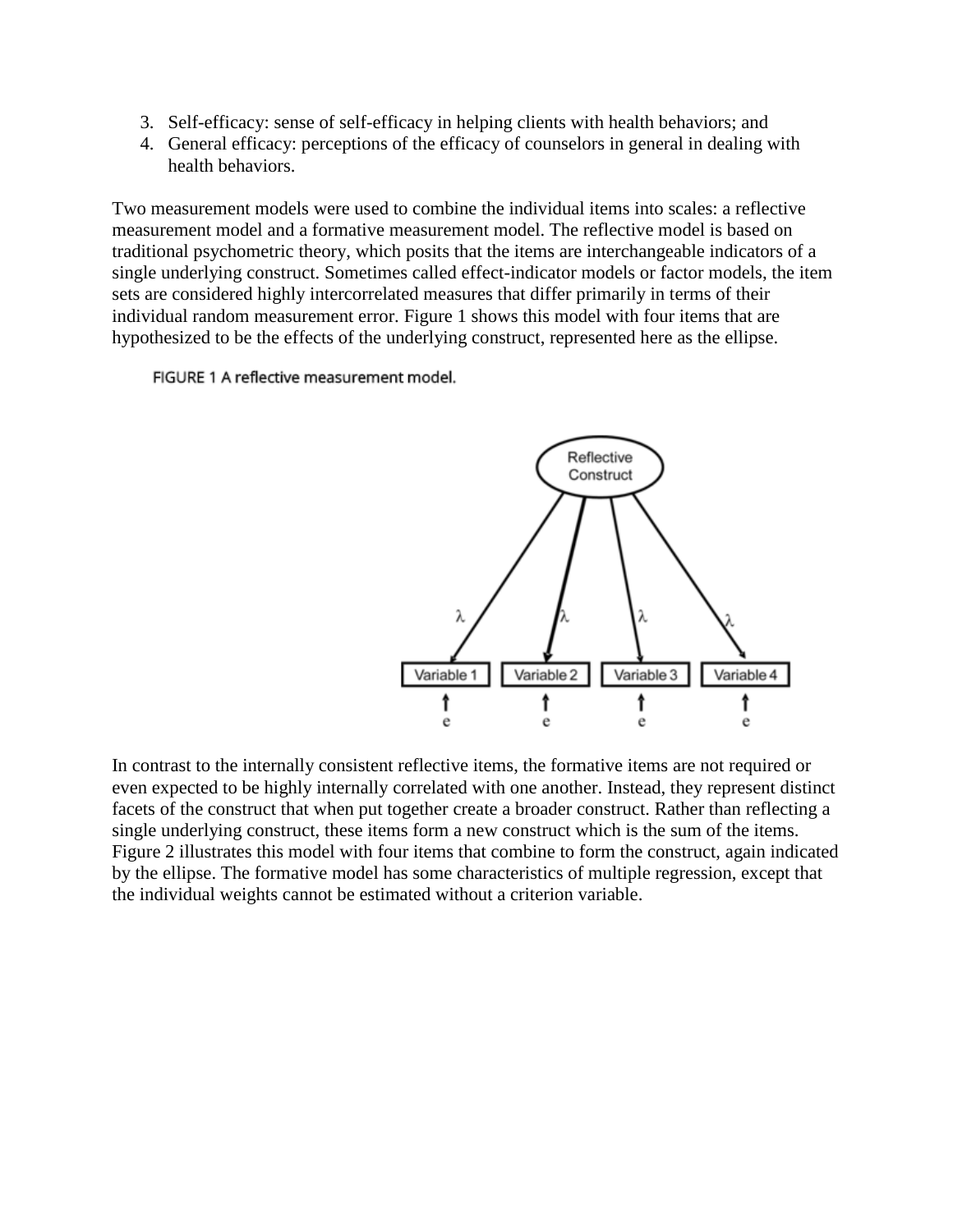FIGURE 2 A formative measurement model.



#### **Importance**

The *importance construct* is defined as the counselor's perceived level of health risk associated with different types of health behavior. The construct is defined as a formative measurement model with seven measures of different types of behavior related to health: not smoking, exercising regularly, drinking alcohol moderately, not drinking at all, avoiding excess calories, reducing stress, and not using illicit drugs. As expected, this formative scale has a relatively low Cronbach's  $\alpha$  = 0.68. Variables are recoded to the direction of the health risk and totaled into an overall health risk variable. The following items and response categories were used as reflective indicators of the importance construct:

 How important do you think each of these behaviors is in promoting the well-being of the average person?

|                                                                                                                                                                                                  | Very      | Moderately | Somewhat  | Not important |
|--------------------------------------------------------------------------------------------------------------------------------------------------------------------------------------------------|-----------|------------|-----------|---------------|
|                                                                                                                                                                                                  | important | important  | important | at all        |
| a. Not smoking<br>b. Exercising regularly<br>c. Drinking alcohol moderately<br>d. Not drinking alcohol at all<br>e. Avoiding excess calories<br>f. Reducing stress<br>g. Not using illicit drugs |           |            |           |               |

## **Preparedness**

The preparedness construct inquires about how prepared the counselor feels to deliver counseling services for certain behaviors. In this case, we assume that the preparedness construct is defined by the counselor's feelings about specific behaviors and as such expect the construct to be organized around a formative measurement model of six items: not smoking, exercising regularly, reducing alcohol consumption, avoiding excess calories, reducing stress, and not using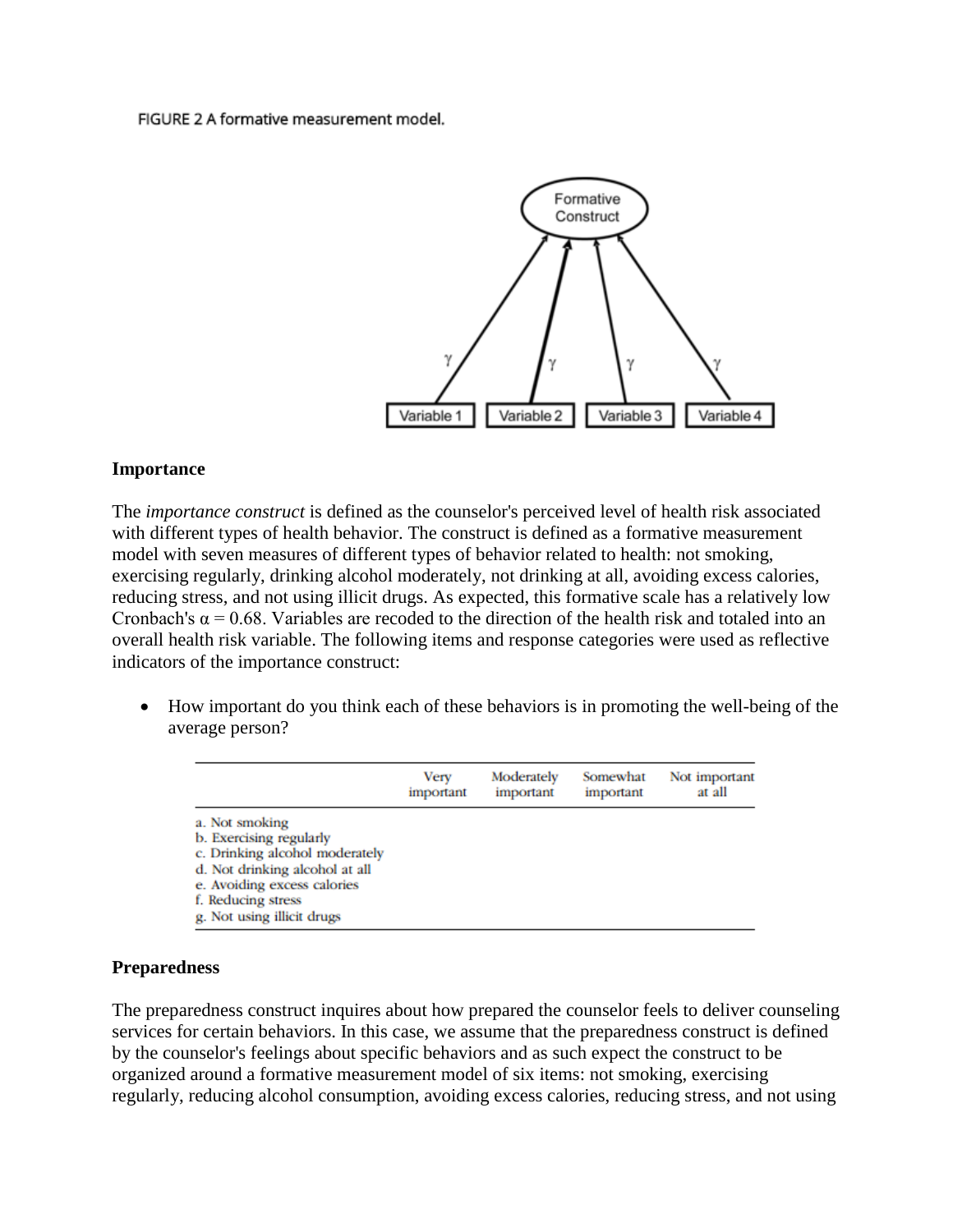illicit drugs. As expected, this formative scale has a relatively low Cronbach's  $\alpha = 0.72$ . Specifically, the following items and response categories were used as formative indicators of the preparedness construct:

• Counselors vary in their skills and training. How prepared do you feel when counseling clients in each of the behavior areas listed below?

|                                                                                                                                                                 | Verv     | Somewhat | Somewhat   | Very       |
|-----------------------------------------------------------------------------------------------------------------------------------------------------------------|----------|----------|------------|------------|
|                                                                                                                                                                 | prepared | prepared | unprepared | unprepared |
| a. Not smoking<br>b. Exercising regularly<br>c. Reducing alcohol consumption<br>d. Avoiding excess calories<br>e. Reducing stress<br>f. Not using illicit drugs |          |          |            |            |

### **Self-Efficacy**

Unlike the previous examples, we contend that counselors' sense of self-efficacy in addressing health behaviors is likely to be associated with a more general belief about the effectiveness of their general counseling skills. As such, the self-efficacy construct asks about the counselor's perception of his or her own efficacy in helping clients with a variety of issues. The construct is defined as a reflective measurement model with six measures of different types of behavior related to health: not smoking, exercising regularly, reducing alcohol consumption, avoiding excess calories, reducing stress, and not using illicit drugs. Compared with the two formative scales, this reflexive scale has a higher Cronbach's  $\alpha = 0.79$ . Our measurement model includes the following six items and response categories as reflexive indicators of self-efficacy:

 How effective do you feel you are in helping clients achieve change in each of the following areas?

|                                                                                                                                                                 | Verv      | Somewhat  | Somewhat    | Very        |
|-----------------------------------------------------------------------------------------------------------------------------------------------------------------|-----------|-----------|-------------|-------------|
|                                                                                                                                                                 | effective | effective | ineffective | ineffective |
| a. Not smoking<br>b. Exercising regularly<br>c. Reducing alcohol consumption<br>d. Avoiding excess calories<br>e. Reducing stress<br>f. Not using illicit drugs |           |           |             |             |

## **General Efficacy**

This construct evaluates the counselor's perceptions about the efficacy of counselors in general after they have been properly trained. As with self-efficacy, we assume a reflective measurement model. The items in this scale had the highest Cronbach's  $\alpha = 0.91$  of all scales. The general efficacy scale includes the following six reflexive indicators: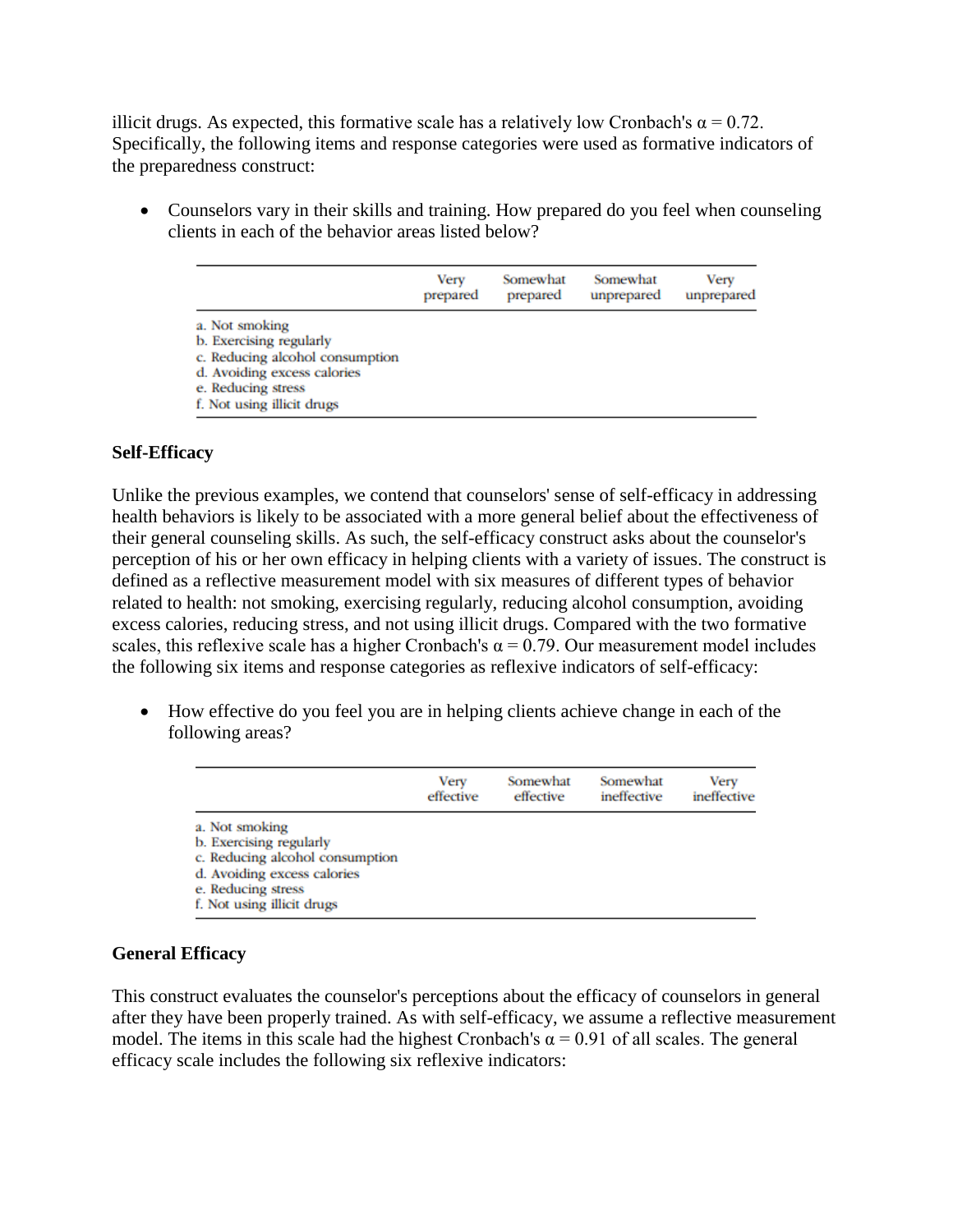• In general, given adequate information and training, how effective do you feel counselors could be in helping clients in each of the following areas?

|                                                                                                                                                                 | Verv      | Somewhat  | Somewhat    | Verv        |
|-----------------------------------------------------------------------------------------------------------------------------------------------------------------|-----------|-----------|-------------|-------------|
|                                                                                                                                                                 | effective | effective | ineffective | ineffective |
| a. Not smoking<br>b. Exercising regularly<br>c. Reducing alcohol consumption<br>d. Avoiding excess calories<br>e. Reducing stress<br>f. Not using illicit drugs |           |           |             |             |

## **RESULTS**

Table 2 presents the means and standard deviations for the items associated with each construct defined above at pretraining and at posttraining. All means are close to the theoretical midpoints of their respective distributions, reflecting the lack of any serious ceiling or floor effects. At the same time, all standard deviations suggest adequate individual differences in the distribution of responses and all standard deviations are considerably smaller than their respective means, reflecting a lack of any serious skewness in the censored distribution. Individual items are not tested to compare pre- and posttraining responses in order to avoid the inflated Type I error rate that that would arise from conducting 25 separate *t* tests.

Mean responses of the importance measures all suggest that counselors rated each health behavior in the construct as riskier after they received the training. The same pattern was seen for preparedness, except for reducing stress, which was unchanged at 3.87. Self-efficacy was also changed by training for all except reducing stress, which dropped slightly from pre- to posttraining (3.74 to 3.71, respectively). General efficacy showed the same pattern including reducing stress, which was unchanged at 3.82. These results provide some support for the hypothesis that the training provides counselors with the necessary information to screen and intervene with at-risk drinkers effectively.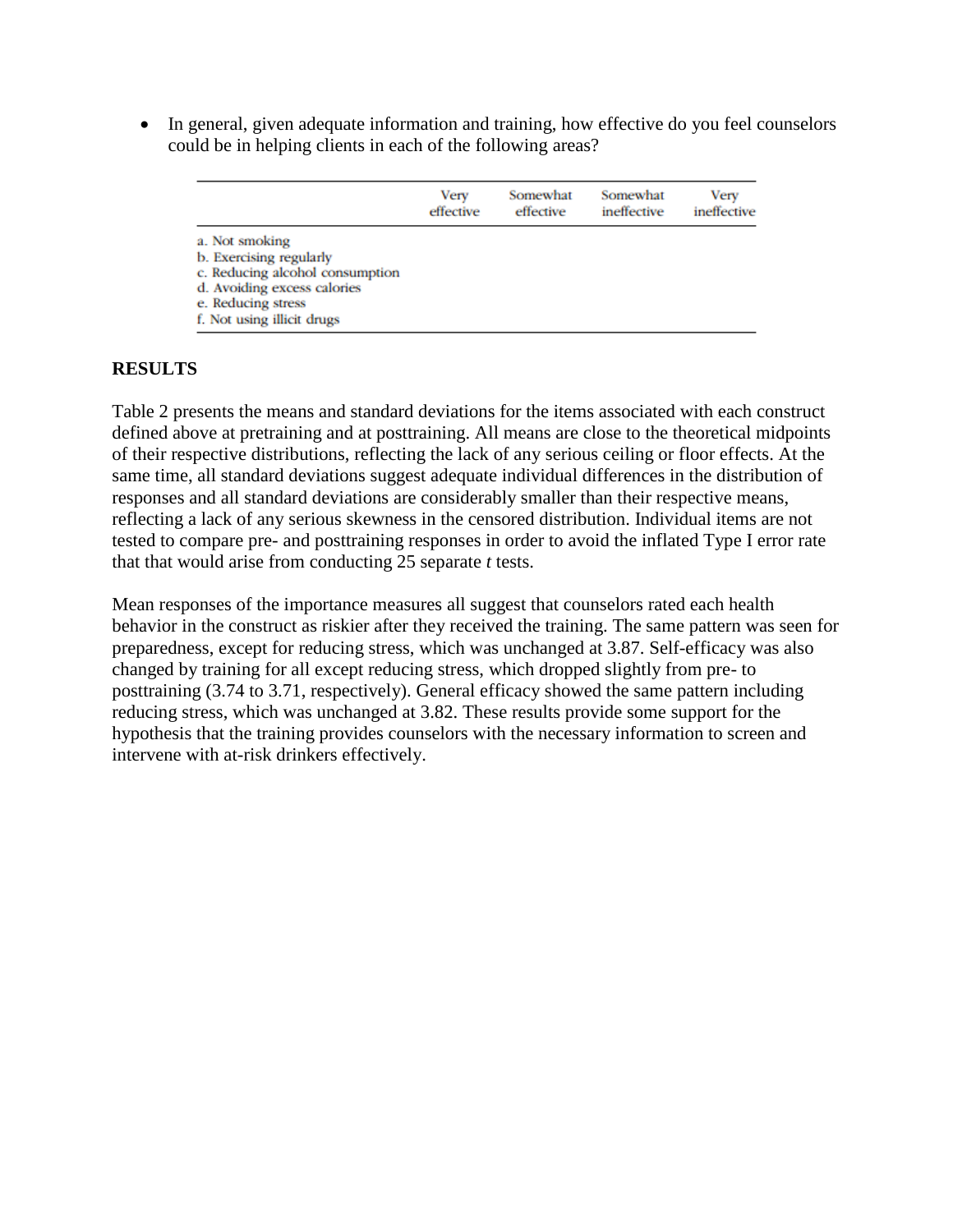|                              | Pretraining |      | Posttraining |      |
|------------------------------|-------------|------|--------------|------|
|                              | M           | SD   | M            | SD   |
| Importance                   |             |      |              |      |
| Not smoking                  | 3.81        | 0.51 | 3.87         | 0.42 |
| <b>Exercising regularly</b>  | 3.79        | 0.41 | 3.82         | 0.39 |
| Drinking alcohol moderately  | 3.63        | 0.58 | 3.92         | 0.27 |
| Not drinking alcohol at all  | 2.52        | 0.99 | 2.79         | 0.85 |
| Avoiding excess calories     | 3.47        | 0.56 | 3.55         | 0.56 |
| <b>Reducing stress</b>       | 3.85        | 0.40 | 3.92         | 0.27 |
| Not using illicit drugs      | 3.90        | 0.35 | 3.92         | 0.27 |
| Preparedness                 |             |      |              |      |
| Not smoking                  | 3.24        | 0.80 | 3.48         | 0.65 |
| <b>Exercising regularly</b>  | 3.61        | 0.52 | 3.69         | 0.46 |
| Reducing alcohol consumption | 3.53        | 0.56 | 3.89         | 0.32 |
| Avoiding excess calories     | 3.29        | 0.64 | 3.45         | 0.62 |
| <b>Reducing stress</b>       | 3.87        | 0.34 | 3.87         | 0.34 |
| Not using illicit drugs      | 3.58        | 0.64 | 3.61         | 0.61 |
| Self-efficacy                |             |      |              |      |
| Not smoking                  | 2.87        | 0.74 | 3.06         | 0.62 |
| <b>Exercising regularly</b>  | 3.26        | 0.54 | 3.35         | 0.58 |
| Reducing alcohol consumption | 3.29        | 0.58 | 3.65         | 0.52 |
| Avoiding excess calories     | 3.00        | 0.65 | 3.10         | 0.62 |
| Reducing stress              | 3.74        | 0.44 | 3.71         | 0.49 |
| Not using illicit drugs      | 3.21        | 0.77 | 3.34         | 0.68 |
| General efficacy             |             |      |              |      |
| Not smoking                  | 3.63        | 0.52 | 3.45         | 0.64 |
| <b>Exercising regularly</b>  | 3.60        | 0.49 | 3.56         | 0.53 |
| Reducing alcohol consumption | 3.69        | 0.46 | 3.79         | 0.45 |
| Avoiding excess calories     | 3.53        | 0.56 | 3.45         | 0.56 |
| <b>Reducing stress</b>       | 3.82        | 0.39 | 3.82         | 0.39 |
| Not using illicit drugs      | 3.55        | 0.53 | 3.63         | 0.53 |

**TABLE 2** Mean and Standard Deviations (SD) of Responses to Scale Items

Table 3 presents the descriptive statistics and paired t tests (controlling for clustering of counselors within affiliate offices) for the five multiple item scales. Summary scores for the importance, preparedness, and self-efficacy scales all show positive change of approximately .80 from pretraining. Pre- to posttraining changes in the general efficacy scale, however, suggest that training reduced trainees' perceptions of the efficacy of counselors in general in dealing with health behaviors, including at-risk drinking. The one-tailed test of statistical significance shows that the change from pretraining was statistically significant for the first three constructs, showing that the training was able to improve the scale scores on these three counselor-level variables. The small negative change for the fourth construct was not significant at conventional levels, suggesting that the training did not change the trainees' perception of the efficacy of counselors in general in dealing with health behaviors.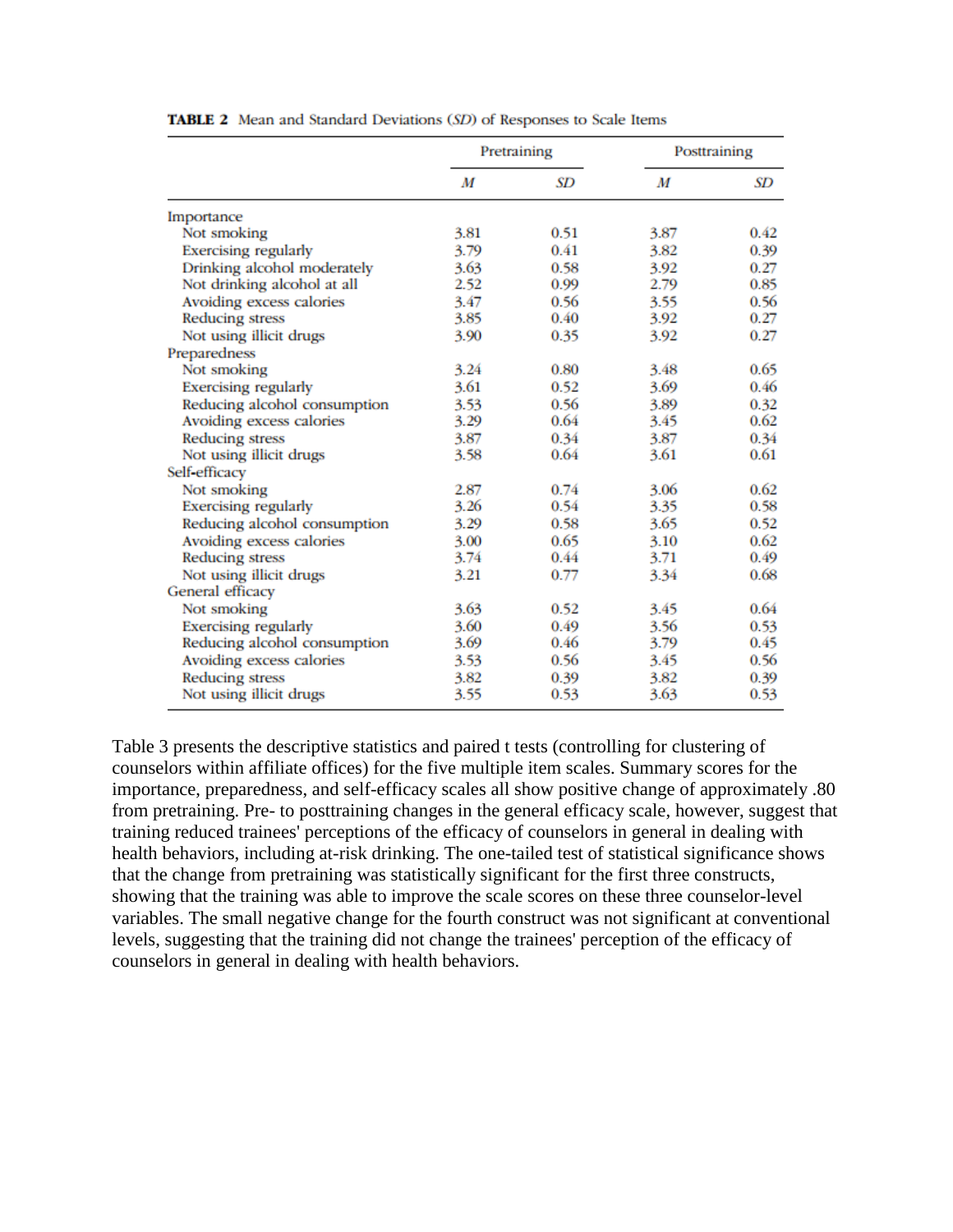|                  | Pretraining |       |          |         | Posttraining Mean Change $t$ statistic $p$ value $(1 - \text{tailed})$ |
|------------------|-------------|-------|----------|---------|------------------------------------------------------------------------|
| Importance       | 24.97       | 25.79 | 0.823    | 2.81    | 0.005                                                                  |
| Preparedness     | 21.13       | 22.00 | 0.871    | 2.59    | 0.008                                                                  |
| Self-efficacy    | 19.37       | 20.21 | 0.839    | 2.54    | 0.009                                                                  |
| General efficacy | 21.82       | 21.71 | $-0.113$ | $-0.25$ | 0.404                                                                  |

**TABLE 3** Analysis of Scale Summary Scores

Note. Sample size is 62 counselors clustered within 26 affiliate offices. Significance tests control for clustering at the affiliate level.

### **CONCLUSIONS**

The results provide support for the hypothesized increase in counselors' perceptions of the importance of at-risk drinking within the context of health behaviors, their sense of preparedness to deliver the brief intervention, and their sense of self-efficacy in helping clients with health behaviors, including at-risk drinking. For each of these constructs, scores created by multiple items indicated statistically significant increases after training. These scales were all directed at the individual counselor perceptions regarding the characteristics and effectiveness of the training as they relate to that counselor's self-perceptions. The scale assessing perceptions of the efficacy of counselors in general in dealing with at-risk drinking remained statistically unchanged. These results suggest that the HeLP counselor training is able to improve counselors' perceptions of the importance of at-risk drinking as a health behavior, their sense of preparedness to deliver SBI, and their sense of self-efficacy in helping clients with at-risk drinking.

A key limitation of this study, however, is that the sample size is fairly modest. Nonetheless, results provide some statistical support for the hypothesized effects, and therefore it is difficult to conclude that the study was underpowered. With three of the four measures producing a significant increase at posttraining, it would appear that the probability of a Type II error is fairly low. The more important concern with the small sample is the possibility that it is systematically biased by including specific types of counselors that might not have occurred in a larger sampling frame. Such threats can never be ameliorated completely without a careful consideration of the entire population relative to the counselors included in the study.

Despite these limitations, our results have clear implications for both online training programs and for EAPs. In terms of online training programs, Driscoll (1998) has indicated that attitudinal skills are best developed in a blended environment where online learning either supplements or is supplemented by instructor-led learning. Our study suggests that with the use of appropriate technologies such as streaming video and other interactive elements, the use of a blended delivery system in this area may not be necessary. As for EAPs, our results indicate that online training is an effective tool for training EAP counselors to address at-risk drinking.

Funding for this work was provided by the National Institute on Alcohol Abuse and Alcoholism Grant 1-r01-aa013925-01a2. We would like to thank Georgia Karuntzos, NEAS, and all the counselors who participated in this study. We would also like to thank Susan Murchie for editing support.

#### **Notes**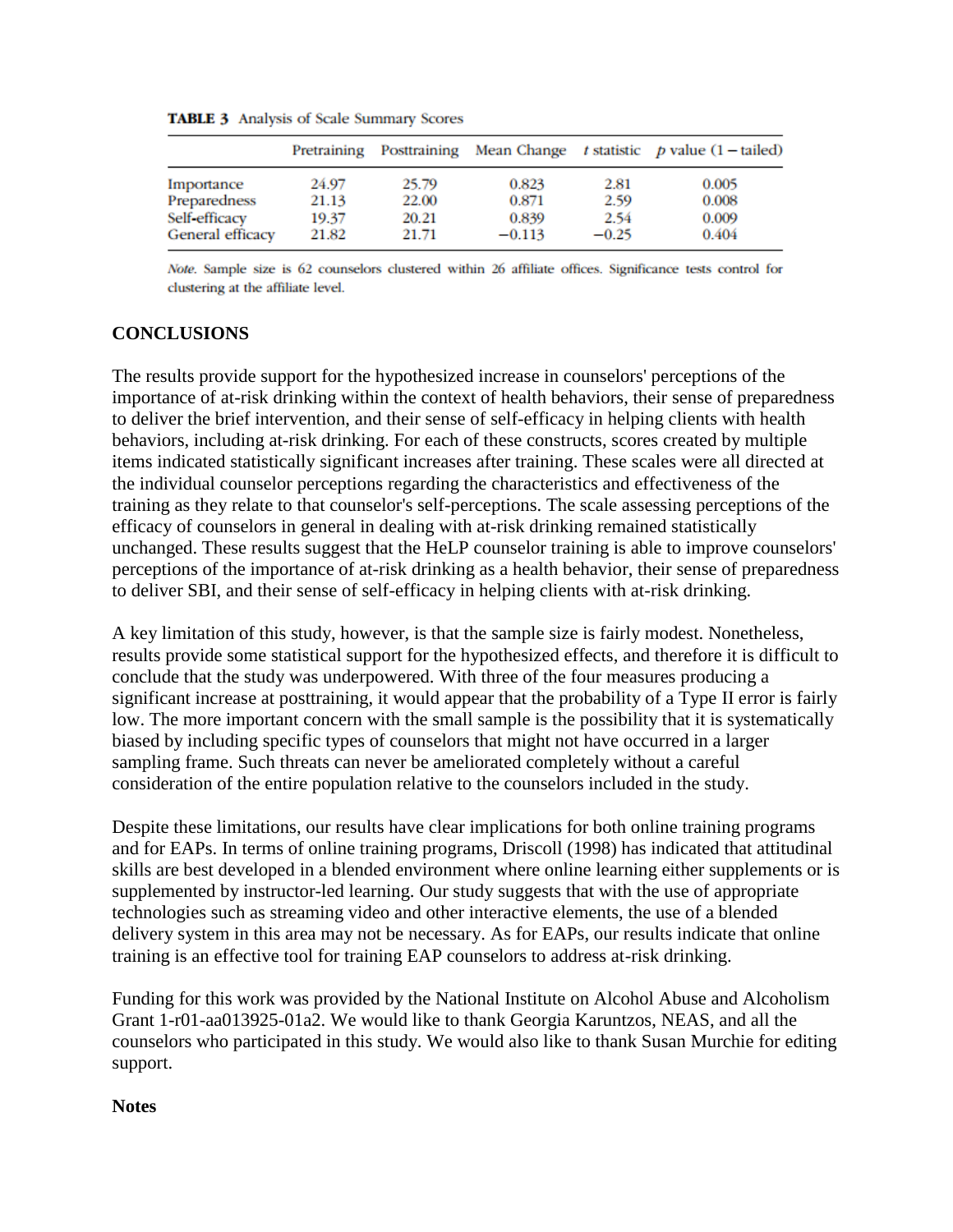*a* There are 62 counselors in the analysis sample. Not all demographic and clinical data were complete for every counselor.

*Note.* Sample size is 62 counselors clustered within 26 affiliate offices. Significance tests control for clustering at the affiliate level.

### **REFERENCES**

**1.** Babor , T. F. , de la Fuente , J. R. , Saunders , J. , & Grant , M. ( 1989 ). *The Alcohol Use Disorders Identification Test: Guidelines for use in primary health care (WHO/MNH/DAT 89.4)* . Geneva , Switzerland : World Health Organization .

**2.** Babor , T. F. , & Higgins-Biddle , J. C. ( 2001 ). *Brief intervention: for hazardous and harmful drinking: A manual for use in primary care* . Geneva , Switzerland : World Health Organization, Department of Mental Health and Substance Dependence .

**3.** Babor , T. F. , Higgins-Biddle , J. , Dauser , D. , Higgins , P. , & Burleson , J. ( 2005 ). Alcohol screening and brief intervention in primary care settings: Implementation models and predictors . *Journal of Studies on Alcohol* , 66 ( 3 ), 361 – 369 .

**4.** Babor , T. F. , Higgins-Biddle , J. C. , Dauser , D. , Burleson , J. A. , Zarkin , G. A. , & Bray , J. ( 2006 ). Brief interventions for at-risk drinking: Patient outcomes and cost-effectiveness in managed care organizations . *Alcohol & Alcoholism* , 41 ( 6 ), 624 – 631 .

**5.** Babor , T. F. , Higgins-Biddle , J. C. , Higgins , P. S. , Gassman , R. A. , & Gould , B. E. ( 2004 ). Training medical providers to conduct alcohol screening and brief interventions . *Substance Abuse* , 25 ( 1 ), 17 – 26 .

**6.** Babor , T. F. , McRee , B. G. , Kassebaum , P. A. , Grimaldi , P. L. , Ahmed , K. , & Bray , J. ( 2007 ). Screening, brief intervention, and referral to treatment (SBIRT): Toward a public health approach to the management of substance abuse . *Substance Abuse*, 28 ( 3 ), 7 – 30 .

**7.** Bernstein , E. , Bernstein , J. , Feldman , J. , Fernandez , W. , Hagan , M. , et al. . ( 2007 ). An evidence based alcohol screening, brief intervention, and referral to treatment (SBIRT) curriculum for emergency department (ED) providers improves skills and utilization . *Substance Abuse* , 28 ( 4 ), 79 – 92 . doi:10.1300/J465v28n04\_01 .

**8.** Bien , T. H. , Miller , W. R. , & Tonigan , J. S. ( 1993 ). Brief interventions for alcohol problems: A review . *Addiction* , 88 ( 3 ), 315 – 335 . doi:10.1111/j.1360–0443.1993.tb00820.x .

**9.** Blum , T. C. , & Roman , P. M. ( 1992 ). A description of clients using employee assistance programs . *Alcohol Health & Research World* , 16 ( 2 ), 120 – 128 .

**10.** Bray , J. W. , Zarkin , G. A. , Davis , K. L. , Mitra , D. , Higgins-Biddle , J. C. , & Babor , T. F. ( 2007 ). The effect of screening and brief intervention for risky drinking on health care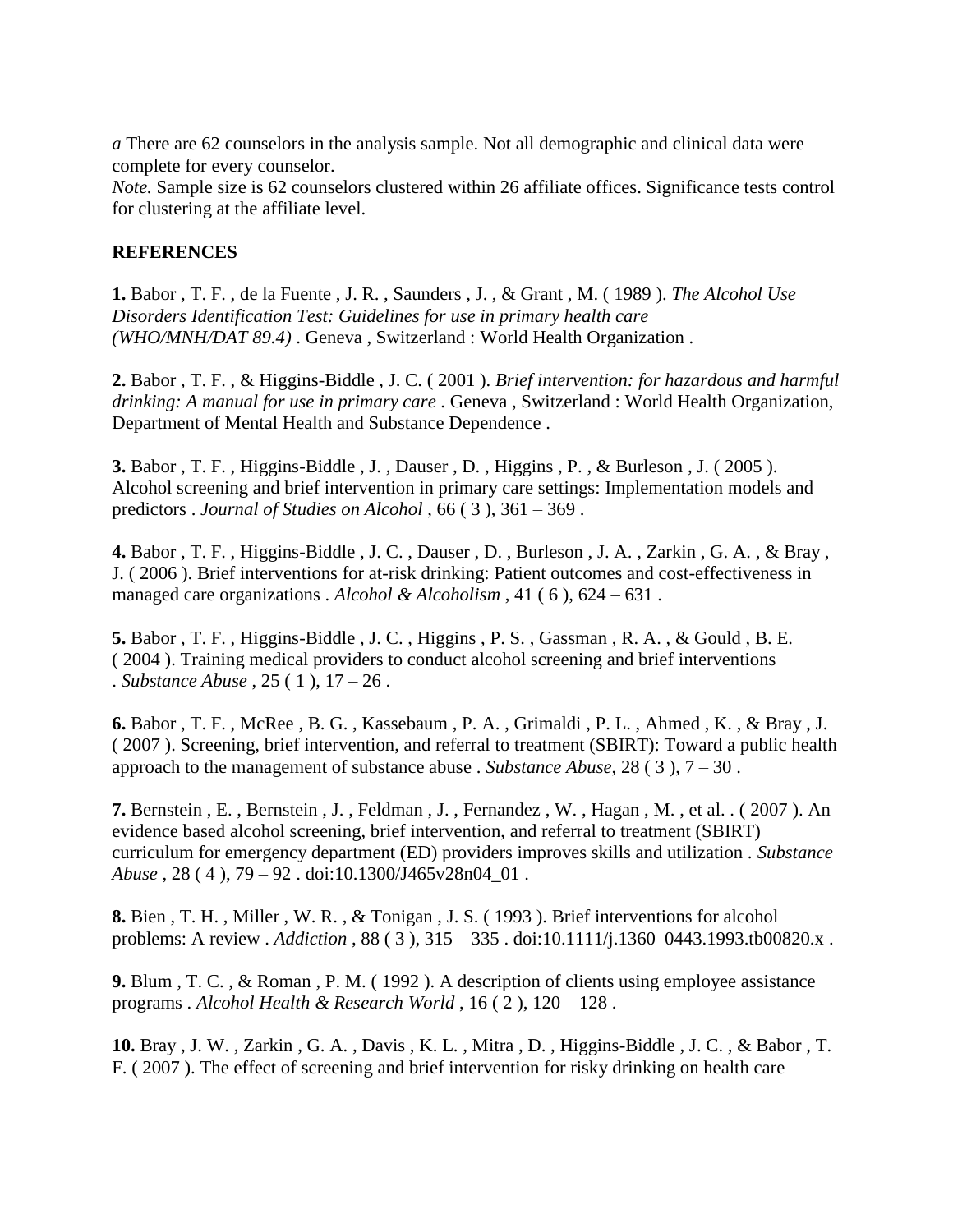utilization in managed care organizations . *Medical Care* , 45 ( 2 ), 177 – 182 . doi:10.1097/01.mlr.0000252542.16255.fc .

**11.** Coffield , A. B. , Maciosek , M. V. , McGinnis , J. M. , Harris , J. R. , Caldwell , M. B. , et al. . ( 2001 ). Priorities among recommended clinical preventative services . *American Journal of Preventive Medicine* , 21 ( 1 ), 1 – 9 . doi:10.1016/S0749-3797%2801%2900308-7 .

**12.** Driscoll , M. ( 1998 ). *Web-based training: Using technology to design adult learning experiences* ( , 2nd ed. ). San Francisco : Jossey-Bass Pheiffer .

**13.** Harwood , H. , Fountain , D. , Livermore , G. , & The Lewin Group. (1998). *The economic costs of alcohol and drug abuse in the United States* , 1992 (NIH Publication No. 98-4327). Washington , DC : Government Printing Office.

**14.** Mangione , T. W. , Howland , J. , Amick , B. , Cote , J. , Lee , M. , et al. . ( 1999 ). Employee drinking practices and work performance . *Journal of Studies on Alcohol* , 60 ( 2 ), 261 – 270 .

**15.** Moyer , A. , Finney , J. , Swearingen , C. , & Vergun , P. ( 2002 ). Brief interventions for alcohol problems: A meta-analytic review of controlled investigations in treatment-seeking and non-treatment seeking populations . *Addiction* , 97 ( 3 ), 279 – 292 . doi:10.1046/j.1360- 0443.2002.00018.x.

**16.** National Institute on Alcohol Abuse and Alcoholism . ( 2005 ). *Helping patients who drink too much: A clinician guide* (2005 ed.) (NIH Publication No. 05-3769). Bethesda, MD: Author .

**17.** Rice , D. P. ( 1993 ). The economic cost of alcohol abuse and alcohol dependence: 1990 . *Alcohol Health & Research World* , 17 ( 1 ), 10 – 11 .

**18.** Rice , D. P. ( 1999 ). Economic costs of substance abuse, 1995 . *Proceedings of the Association of American Physicians* , 111 ( 2 ), 119 – 125 . doi:10.1046/j.1525- 1381.1999.09254.x .

**19.** Rice , D. P. , Kelman , S. , Miller , L. S. , & Dunmeyer , S. ( 1990 ). *The economic costs of alcohol and drug abuse and mental illness: 1985* (Report submitted to the Alcohol, Drug Abuse, and Mental Health Administration, U.S. Department of Health and Human Services. DHHS Publication No. [ADM] 90-1694) . San Francisco, CA : University of California, Institute for Health & Aging.

**20.** Roman , P. M. , & Blum , T. C. ( 1989 ). Alcohol problem intervention in the workplace: Data on present status and future implications . *Alcohol Health & Research World* , 13 ( 4 ), 375  $-381$ .

**21.** Wallace , P. , Cutler , S. , & Haines , A. ( 1988 ). Randomised controlled trial of general practitioner intervention in patients with excessive alcohol consumption . *British Medical Journal* , 297 ( 6649 ), 663 – 668 .